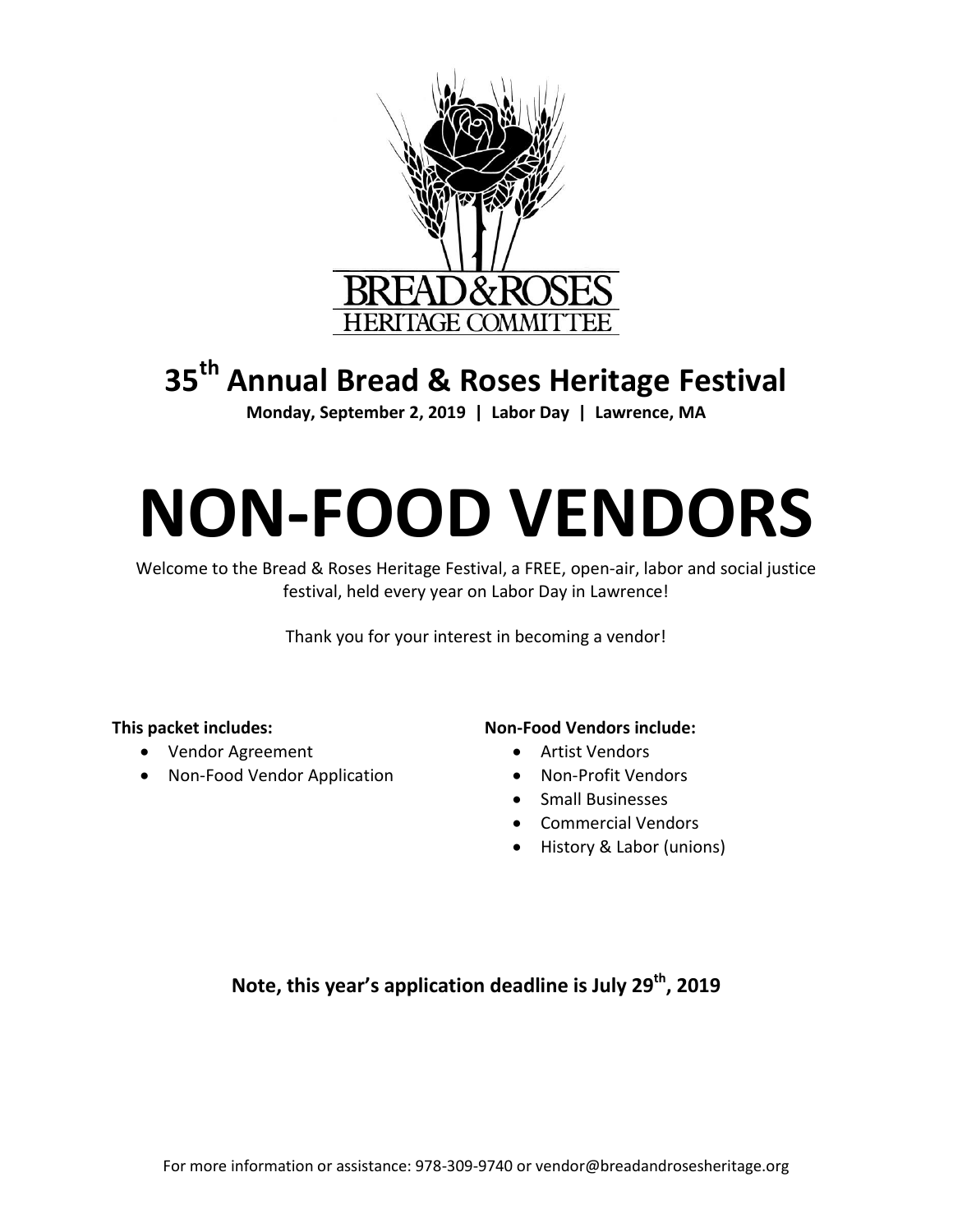# **Vendor Agreement**

I, the undersigned vendor, herby agree as follows:

- That I will **not sell and/or distribute items different from those specifically listed** on my application without prior written permission of the Festival Vendor Coordinator;
- That I will **sell and/or distribute items ONLY in the location designated** and assigned to me by the Festival Vendor Coordinator;
- That I will set up at my location and be **ready** for the public by the **start of the Festival at 11:45am. (Setup starts at 9am)**;
- I understand that I am to **provide my own table, chairs**, and if I'd like, a **tent** that fits **within the confines of the vendor space that I am applying for**;
- **Electricity is not provided for Non-Food Vendors. Therefore, I agree that I will NOT USE A GENERATOR, of any sort;**
- I agree to leave the site assigned to me in better condition than when I arrived, including but not limited to being free of all trash or refuse;
- I agree to allow my site to be inspected by members of the Festival Committee and any other applicable authority;
- That **in the event that I do not comply** with any of the within provisions, a member of the Festival Committee **may require that I vacate the Festival** site immediately and forfeit any monies paid by me or my organization;
- That I agree to indemnify and hold harmless the Bread & Roses Heritage Committee, the City of Lawrence, the Lawrence Heritage State Park and the Department of Conservation and Recreation for any and all injuries, claims, losses and/or damage incurred on or off the premises during the Festival, including, but not limited to the set-up and clean-up periods.

Signature Date Date

Please print vendor name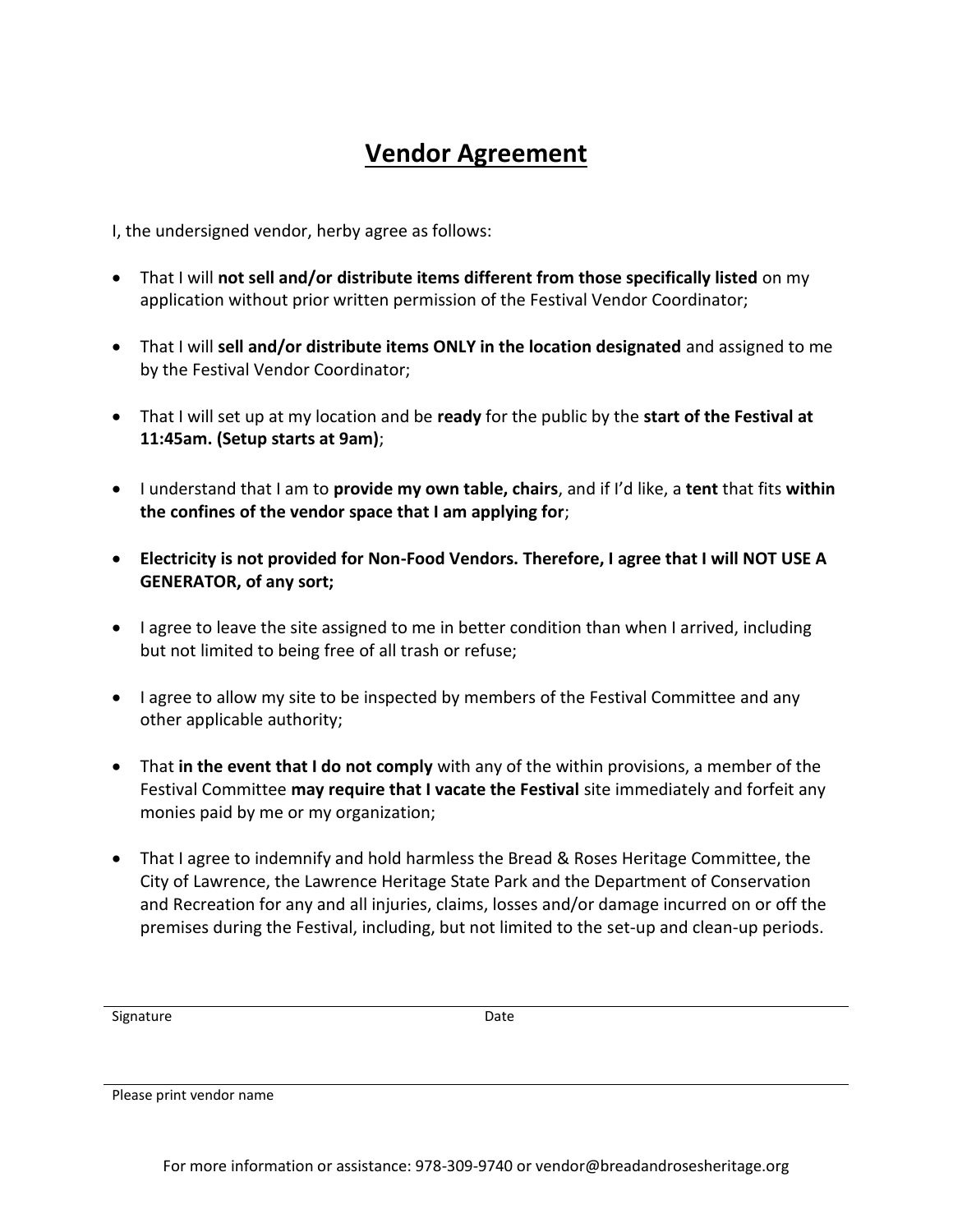## **Non-Food Vendor Application**

Please return the signed vendor agreement, application, and payment to the address at the bottom of the next page by July 29<sup>th</sup>.

| Business/Organization:              |        |      |
|-------------------------------------|--------|------|
|                                     |        |      |
| <b>Contact Person:</b>              |        |      |
|                                     |        |      |
| <b>Street Address:</b>              |        |      |
|                                     |        |      |
| City:                               | State: | Zip: |
|                                     |        |      |
| Phone:                              |        |      |
|                                     |        |      |
| Email:                              |        |      |
|                                     |        |      |
| Website:                            |        |      |
|                                     |        |      |
| Facebook.com/                       |        |      |
|                                     |        |      |
| Twitter Handle: @                   |        |      |
|                                     |        |      |
| If non-profit, please provide EIN#: |        |      |
|                                     |        |      |

*NOTE: Electricity will NOT be provided or available. Also, NO GENERATORS ALLOWED!*

| Please list items to be sold and/or distributed (attach additional page(s), if necessary) |  |  |  |
|-------------------------------------------------------------------------------------------|--|--|--|
|                                                                                           |  |  |  |
|                                                                                           |  |  |  |
|                                                                                           |  |  |  |